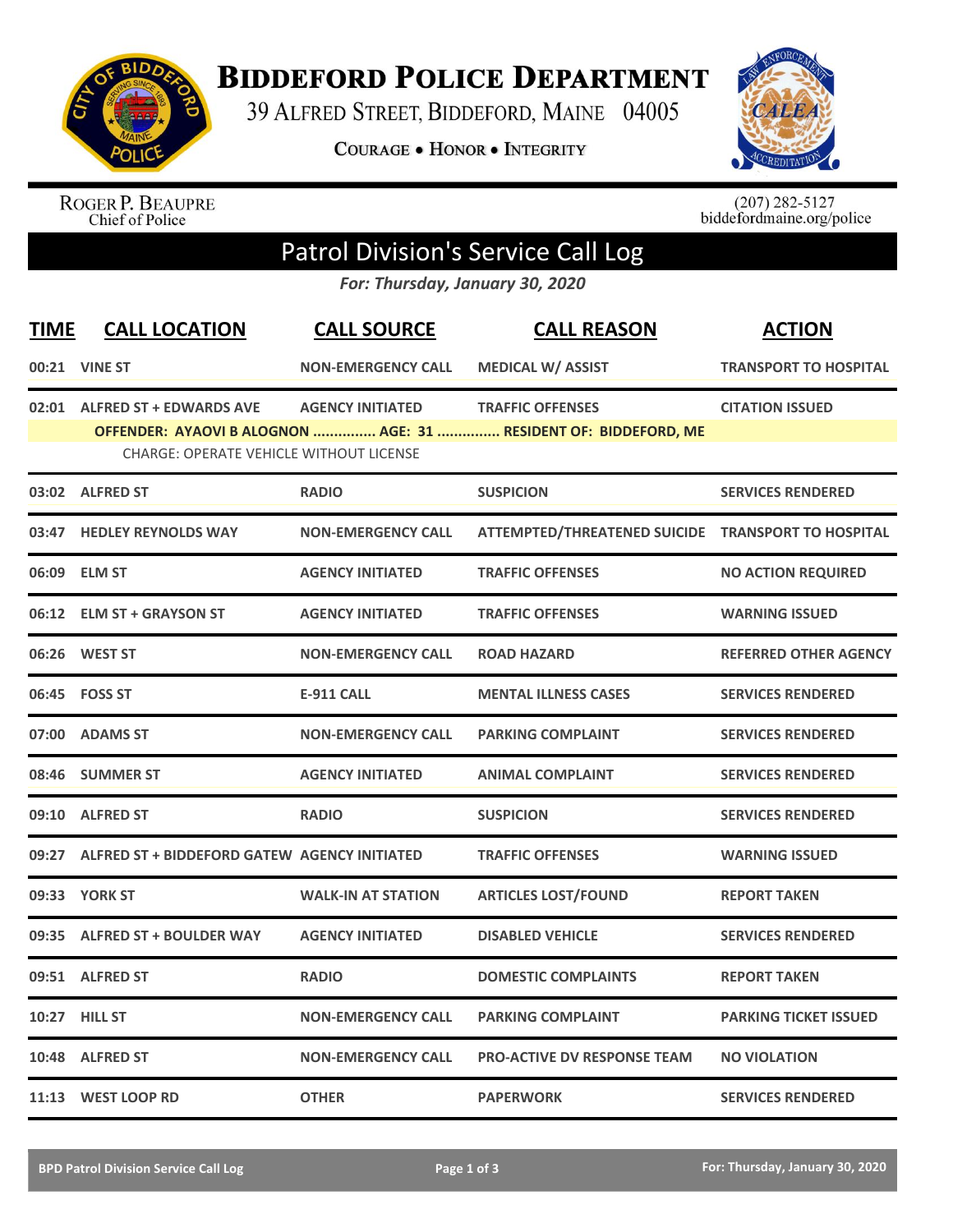| <b>TIME</b> | <b>CALL LOCATION</b>                       | <b>CALL SOURCE</b>              | <b>CALL REASON</b>                                                       | <b>ACTION</b>             |
|-------------|--------------------------------------------|---------------------------------|--------------------------------------------------------------------------|---------------------------|
|             | 11:33 ALFRED ST                            | <b>NON-EMERGENCY CALL</b>       | <b>CIVIL COMPLAINT</b>                                                   | <b>SERVICES RENDERED</b>  |
|             | 11:43 ELM ST                               | <b>AGENCY INITIATED</b>         | <b>TRAFFIC OFFENSES</b>                                                  | <b>CITATION ISSUED</b>    |
|             | <b>CHARGE: FAILURE TO REGISTER VEHICLE</b> |                                 | OFFENDER: DAVID MARKOWITZ  AGE: 70  RESIDENT OF: KENNEBUNKPORT, ME       |                           |
|             | 11:45 ELM ST                               | <b>NON-EMERGENCY CALL</b>       | <b>PROPANE BURN OFF</b>                                                  | <b>SERVICES RENDERED</b>  |
|             | 12:06 MARINER WAY                          | <b>NON-EMERGENCY CALL</b>       | <b>SUSPICION</b>                                                         | <b>REPORT TAKEN</b>       |
|             | <b>12:10 GREEN ST</b>                      | <b>E-911 CALL</b>               | <b>CHECK WELFARE</b>                                                     | <b>SERVICES RENDERED</b>  |
|             | 12:27 PEARL ST                             | <b>RADIO</b>                    | <b>ALL OTHER</b>                                                         | <b>SERVICES RENDERED</b>  |
|             | 12:47 GOVE ST                              | <b>NON-EMERGENCY CALL</b>       | <b>SUSPICION</b>                                                         | <b>SERVICES RENDERED</b>  |
|             | 12:53 SOUTH ST                             | <b>NON-EMERGENCY CALL</b>       | <b>ARTICLES LOST/FOUND</b>                                               | <b>NEGATIVE CONTACT</b>   |
|             | 13:50 MAPLEWOOD AVE                        | <b>NON-EMERGENCY CALL</b>       | <b>JUVENILE OFFENSES</b>                                                 | <b>REPORT TAKEN</b>       |
|             | 13:53 WILLOW RDG                           | <b>AGENCY INITIATED</b>         | <b>ANIMAL COMPLAINT</b>                                                  | <b>SERVICES RENDERED</b>  |
|             | 14:06 BACON ST                             | <b>E-911 CALL</b>               | 911 MISUSE                                                               | <b>NEGATIVE CONTACT</b>   |
|             | 14:18 SUMMER ST                            | <b>WALK-IN AT STATION</b>       | <b>HARASSMENT</b>                                                        | <b>CIVIL COMPLAINT</b>    |
| 14:24       | <b>MAINE TPKE</b>                          | <b>NON-EMERGENCY CALL</b>       | <b>ASSIST PD AGENCY</b>                                                  | <b>CANCELLED IN ROUTE</b> |
|             | 14:26 WASHINGTON ST                        | <b>WALK-IN AT STATION</b>       | <b>MOTOR VEHICLE THEFT</b>                                               | <b>SERVICES RENDERED</b>  |
|             | 14:32 ALFRED ST                            | <b>E-911 CALL</b>               | 911 MISUSE                                                               | <b>NO ACTION REQUIRED</b> |
|             | 14:34 SUMMER ST                            | <b>AGENCY INITIATED</b>         | <b>ANIMAL COMPLAINT</b>                                                  | <b>SERVICES RENDERED</b>  |
|             | <b>15:33 DARTMOUTH ST</b>                  | <b>E-911 CALL</b>               | 911 MISUSE                                                               | <b>NO ACTION REQUIRED</b> |
|             | 15:58 ALFRED ST                            | <b>E-911 CALL</b>               | 911 MISUSE                                                               | <b>NO ACTION REQUIRED</b> |
|             | 16:28 ALFRED ST                            | <b>AGENCY INITIATED</b>         | <b>TRAFFIC OFFENSES</b>                                                  | <b>WARNING ISSUED</b>     |
|             | 16:39 ST MARYS ST                          | <b>E-911 CALL</b>               | <b>FIGHTS</b>                                                            | <b>SERVICES RENDERED</b>  |
|             | 16:52 ST MARYS ST + HAZEL ST               | <b>AGENCY INITIATED</b>         | <b>TRAFFIC OFFENSES</b>                                                  | <b>WARNING ISSUED</b>     |
|             | 17:02 MAIN ST + ST MARYS ST                | <b>AGENCY INITIATED</b>         | <b>TRAFFIC OFFENSES</b>                                                  | <b>WARNING ISSUED</b>     |
|             | 17:14 ELM ST + GOOCH ST                    | <b>AGENCY INITIATED</b>         | <b>TRAFFIC OFFENSES</b>                                                  | <b>WARNING ISSUED</b>     |
|             | 17:34 FRANKLIN ST                          | AGENCY INITIATED WARRANT ARREST |                                                                          | <b>ARREST(S) MADE</b>     |
|             | <b>CHARGE: WARRANT ARREST</b>              |                                 | OFFENDER: MICHAEL DAVID BISSONNETTE  AGE: 54  RESIDENT OF: BIDDEFORD, ME |                           |
|             |                                            |                                 |                                                                          |                           |